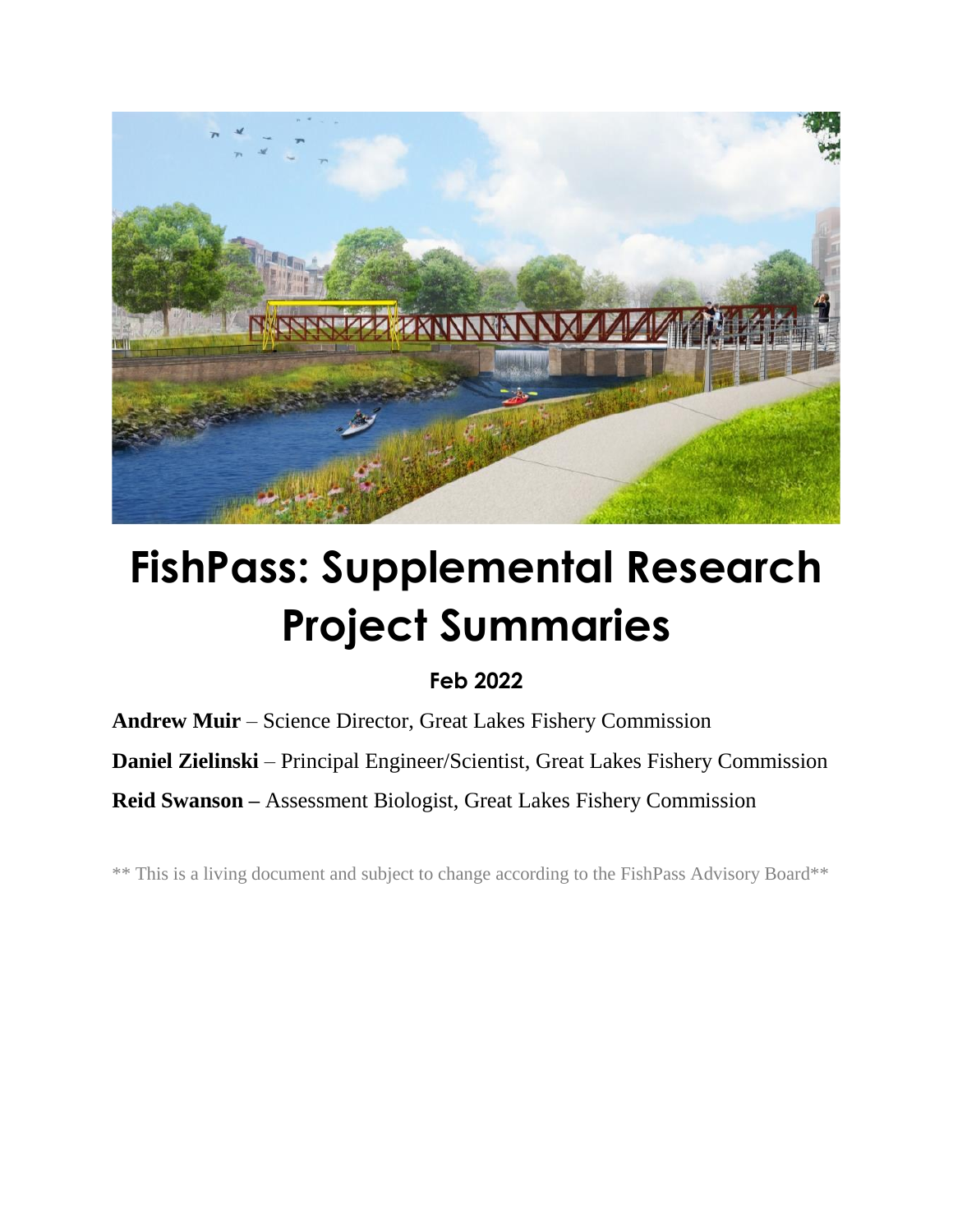

| <b>Project Title:</b> | Proof of concept test of flow velocity enhancement systems (FVES)                                                                                                                                                                                                                                                                                                                                                                                                                                                                                                                                                                                                                           |
|-----------------------|---------------------------------------------------------------------------------------------------------------------------------------------------------------------------------------------------------------------------------------------------------------------------------------------------------------------------------------------------------------------------------------------------------------------------------------------------------------------------------------------------------------------------------------------------------------------------------------------------------------------------------------------------------------------------------------------|
|                       | to guide sea lamprey movement                                                                                                                                                                                                                                                                                                                                                                                                                                                                                                                                                                                                                                                               |
| PI(s):                | Zielinski, D.P., Great Lakes Fishery Commission                                                                                                                                                                                                                                                                                                                                                                                                                                                                                                                                                                                                                                             |
|                       | Miehls, S., U.S. Geological Survey-HBBS                                                                                                                                                                                                                                                                                                                                                                                                                                                                                                                                                                                                                                                     |
|                       | Burns, G., Natural SolutionsA Dam Site-better LLC                                                                                                                                                                                                                                                                                                                                                                                                                                                                                                                                                                                                                                           |
|                       | Coutant, C., Coutant Aquatics                                                                                                                                                                                                                                                                                                                                                                                                                                                                                                                                                                                                                                                               |
| <b>Schedule:</b>      | 2019                                                                                                                                                                                                                                                                                                                                                                                                                                                                                                                                                                                                                                                                                        |
| <b>Funding:</b>       | <b>Great Lakes Fishery Commission</b>                                                                                                                                                                                                                                                                                                                                                                                                                                                                                                                                                                                                                                                       |
| Status:               | Complete                                                                                                                                                                                                                                                                                                                                                                                                                                                                                                                                                                                                                                                                                    |
| <b>Rationale:</b>     | Manipulation of water flow is a standard means to attract and guide<br>fish. Technologies that can generate a stream-like turbulent plume and<br>are small and easily adjusted and moved hold promise for use at sites<br>where building significant infrastructure typically associated with<br>water flow guidance is not possible. The Flow Velocity Enhancement<br>System (FVES), is an emergent technology that generates a plume of<br>turbulence with minimal effort and small footprint. The FVES has<br>successfully guided downstream salmon smolts in low current<br>environments, but remains untested for guidance of upstream<br>swimming fishes in low current environments. |
| Project objectives:   | 1. Determine if the velocities and mild turbulence plume induced by<br>the Flow Velocity Enhancement System (FVES) can direct sea<br>lamprey and white sucker movement in a low current<br>environment.                                                                                                                                                                                                                                                                                                                                                                                                                                                                                     |
| <b>Deliverables:</b>  | Zielinski, D.P., Miehls, S., Burns, G. and Coutant, C., (2020).<br>$\bullet$<br>Adult sea lamprey respond to induced turbulence in a low current<br>system. Journal of Ecohydraulics,<br>https://doi.org/10.1080/24705357.2020.1775504.<br>Zielinski, D.P., Miehls, S., Burns, G., and Coutant, C. (2020) Proof<br>$\bullet$<br>of concept test of flow velocity enhancement system (FVES) to<br>guide fish movement in a low current system. Project completion<br>report prepared for the Great Lakes Fishery Commission, Ann<br>Arbor, MI. Link                                                                                                                                          |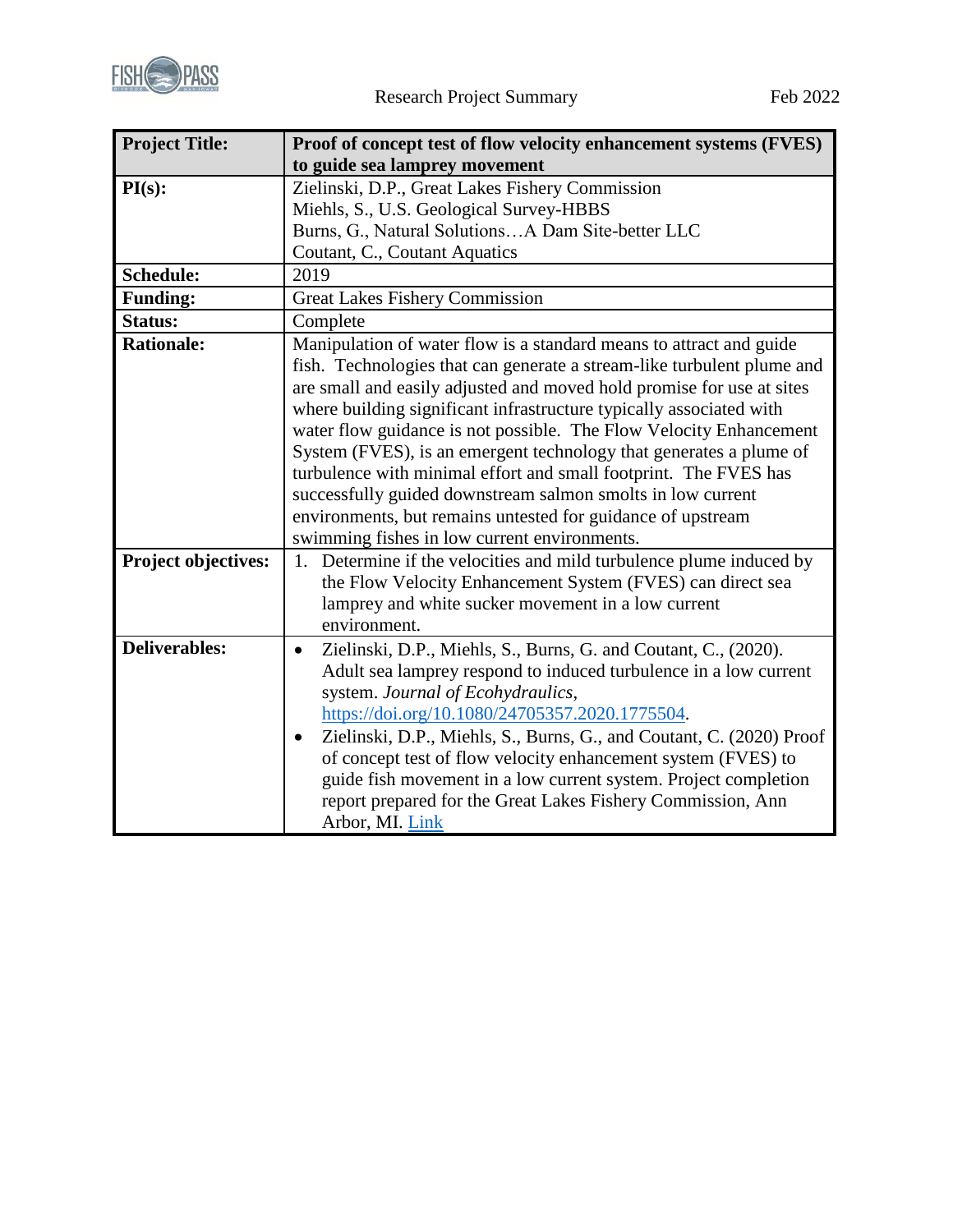

| <b>Project Title:</b> | Genetic assessment of Boardman (Ottaway) River fish populations<br>prior to dam removal                                                                                                                                                                                                                                                                                                                                                                                                                                                                                                                                                                                                                                                                                                                |
|-----------------------|--------------------------------------------------------------------------------------------------------------------------------------------------------------------------------------------------------------------------------------------------------------------------------------------------------------------------------------------------------------------------------------------------------------------------------------------------------------------------------------------------------------------------------------------------------------------------------------------------------------------------------------------------------------------------------------------------------------------------------------------------------------------------------------------------------|
| PI(s):                | Larson, W., National Oceanic and Atmospheric Administration<br>(formerly UW-Stevens Point)                                                                                                                                                                                                                                                                                                                                                                                                                                                                                                                                                                                                                                                                                                             |
| <b>Schedule:</b>      | 2018-2020                                                                                                                                                                                                                                                                                                                                                                                                                                                                                                                                                                                                                                                                                                                                                                                              |
| <b>Funding:</b>       | <b>Great Lakes Restoration Initiative</b>                                                                                                                                                                                                                                                                                                                                                                                                                                                                                                                                                                                                                                                                                                                                                              |
| <b>Status:</b>        | Complete                                                                                                                                                                                                                                                                                                                                                                                                                                                                                                                                                                                                                                                                                                                                                                                               |
| <b>Rationale:</b>     | Population genetic assessments can reveal previously undetected<br>subpopulations of fish that may exist across small spatial scales, even<br>without physical barriers to movement, and can provide insight into<br>unique life history variations within a species. Understanding<br>biodiversity in aquatic systems is critical to management and<br>conservation efforts, but accurately measuring species richness using<br>traditional methods can be challenging.                                                                                                                                                                                                                                                                                                                               |
| Project objectives:   | Characterize the genetic structure for five fish species (walleye,<br>1.<br>smallmouth bass, yellow perch, common white sucker, rock bass)<br>up- and down-stream of the Union Street Dam to determine if<br>these populations are significantly differentiated and/or show<br>differences in genetic diversity.<br>2. Determine the utility of eDNA for investigating species diversity<br>and distribution patterns in the Boardman (Ottaway) River.                                                                                                                                                                                                                                                                                                                                                 |
| <b>Deliverables:</b>  | Gehri, R.R., Larson, W.A., Gruenthal, K., Sard, N.M. and Shi, Y.,<br>$\bullet$<br>2020. eDNA metabarcoding outperforms traditional fisheries<br>sampling and reveals fine-scale heterogeneity in a temperate<br>freshwater lake. Environmental DNA.<br>https://doi.org/10.1002/edn3.197.<br>Gehri, R.R., Gruenthal, K. and Larson, W.A., In Press. It's<br>complicated: Heterogenous patterns of genetic structure in five fish<br>species from a fragmented river suggest multiple processes can<br>drive differentiation. Evolutionary Applications.<br>https://doi.org/10.1111/eva.13268.<br>Gehri, R.R., 2020. Genetic Assessment of Boardman River Fish<br>$\bullet$<br>Populations Before Dam Removal (MS Thesis, College of Natural<br>Resources, University of Wisconsin-Stevens Point). Link. |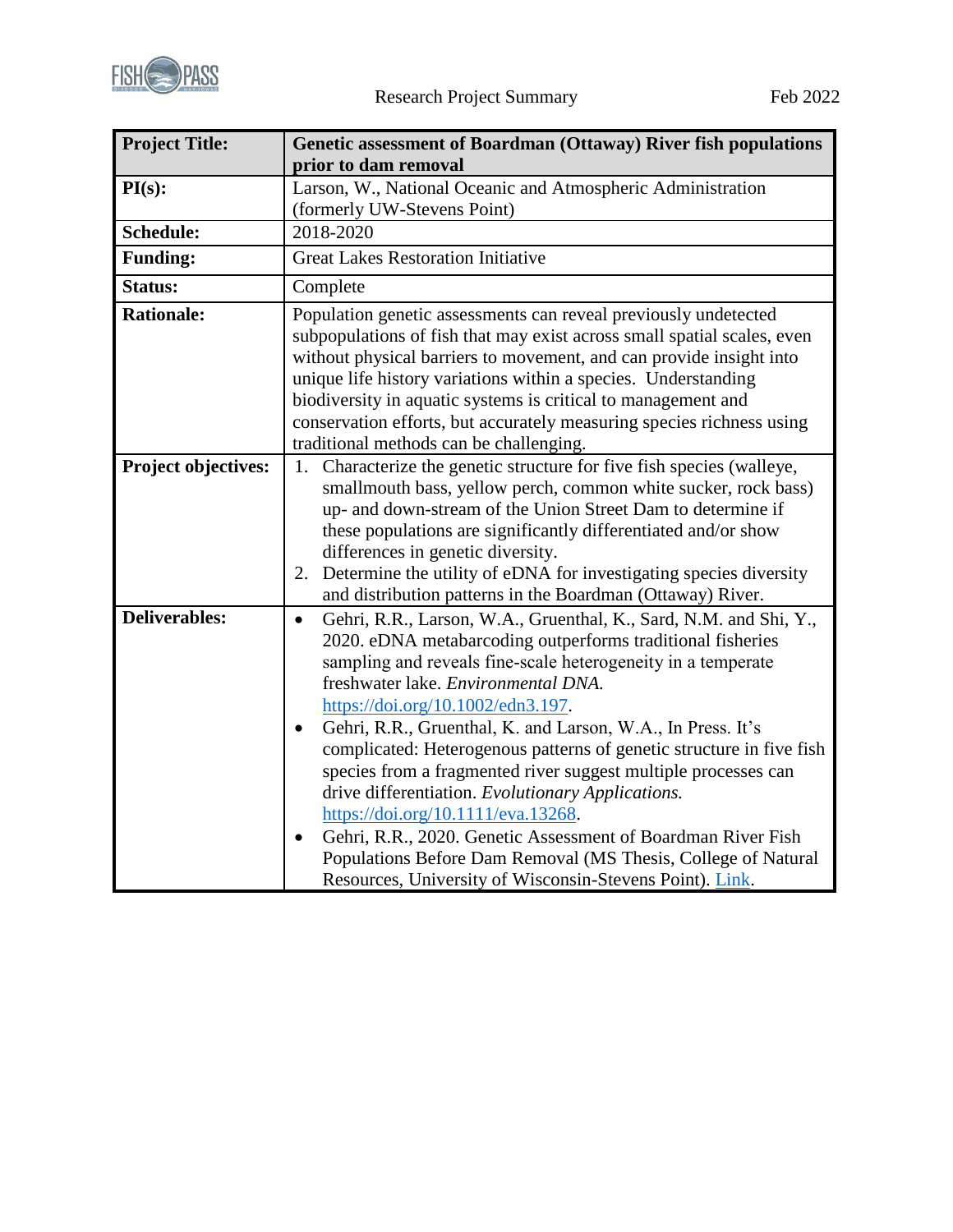

| <b>Project Title:</b> | Predicting contaminant transfer following re-establishment of<br>controlled connectivity in the Boardman (Ottaway) River                                                                                                                                                                                                                                                                                                                                                                                                                                                                                                                                                                                         |
|-----------------------|------------------------------------------------------------------------------------------------------------------------------------------------------------------------------------------------------------------------------------------------------------------------------------------------------------------------------------------------------------------------------------------------------------------------------------------------------------------------------------------------------------------------------------------------------------------------------------------------------------------------------------------------------------------------------------------------------------------|
| PI(s):                | Gerig, B., Northern Michigan University                                                                                                                                                                                                                                                                                                                                                                                                                                                                                                                                                                                                                                                                          |
|                       | Patterson, G., Michigan Technological University                                                                                                                                                                                                                                                                                                                                                                                                                                                                                                                                                                                                                                                                 |
| <b>Schedule:</b>      | 2018-2022                                                                                                                                                                                                                                                                                                                                                                                                                                                                                                                                                                                                                                                                                                        |
| <b>Funding:</b>       | <b>Great Lakes Restoration Initiative</b>                                                                                                                                                                                                                                                                                                                                                                                                                                                                                                                                                                                                                                                                        |
| Status:               | Complete                                                                                                                                                                                                                                                                                                                                                                                                                                                                                                                                                                                                                                                                                                         |
| <b>Rationale:</b>     | Dams fragment longitudinal connectivity in tributary networks and are<br>increasingly targeted for removal or modification to restore ecosystem<br>structure and function. However, legacy contaminants can accumulate<br>in both Great Lakes fishes and sediments retained behind dams, such<br>that dam removal can inadvertently facilitate both contaminant<br>transport upstream by migratory fishes and downstream via sediment<br>flushing. Such biologically and physically transported contaminants<br>can negatively impact ecosystems, fisheries, and human health. These<br>risks must be evaluated in scope and weighed against<br>the positive ecosystem benefits of re-establishing connectivity. |
| Project objectives:   | 1. Assess the contaminant burden of Great Lakes spawners to inform<br>future fish passage decisions.<br>Evaluate the background contaminant burdens of resident fishes<br>2.<br>prior to dam removal.<br>3. Measure background contaminant levels of water within the<br>Boardman River watershed.<br>Couple empirically collected diet data to a lifetime bioenergetics-<br>4.<br>bioaccumulation model to determine the impact of various fish<br>passage scenarios on resident fish growth and bioaccumulation.                                                                                                                                                                                               |
| <b>Deliverables:</b>  | Diedrich, C.J. Spatial and temporal comparison of persistent<br>$\bullet$<br>organic pollutants in the Boardman River. M.S. Thesis Michigan<br>Technological University. December 2021. Link                                                                                                                                                                                                                                                                                                                                                                                                                                                                                                                     |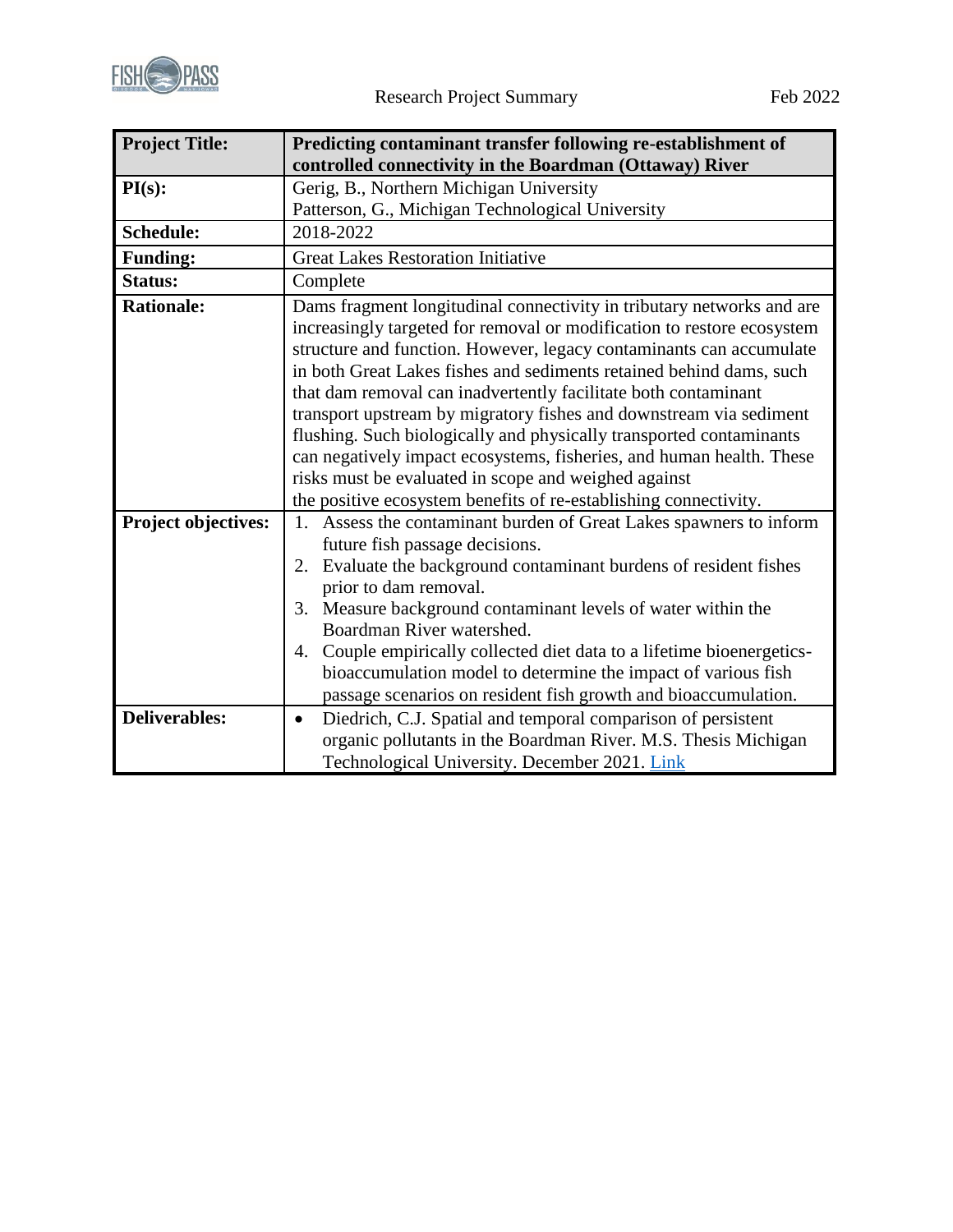

| <b>Project Title:</b>      | Collection of fish images to be used in development of autonomous                                                 |
|----------------------------|-------------------------------------------------------------------------------------------------------------------|
|                            | fish identification and sorting tool.                                                                             |
| PI(s):                     | Miehls, S., U.S. Geological Survey-HBBS                                                                           |
|                            | Zielinski, D.P., Great Lakes Fishery Commission                                                                   |
| Schedule:                  | 2019-2020                                                                                                         |
| <b>Funding:</b>            | Great Lakes Fishery Commission & Whooshh Innovations                                                              |
| <b>Status:</b>             | Complete                                                                                                          |
| <b>Rationale:</b>          | Native fish passage remains unrealized in Great Lakes tributaries due                                             |
|                            | to the threat of infestation by invasive species and cost of "safe"                                               |
|                            | options such as trap-and-sort. A selective, autonomously operated                                                 |
|                            | passage device using imaged based sorting could provide the cost-                                                 |
|                            | effective solution fishery managers need to make fish passage a reality.                                          |
|                            | The first step in developing a fish identification tool is collecting                                             |
|                            | images of the fish species to be used by a machine learning approach.                                             |
| <b>Project objectives:</b> | Obtain ~1000 images of walleye, steelhead, suckers, northern pike,<br>1.                                          |
|                            | sea lamprey, common carp, Asian carps (silver, black, bighead, as                                                 |
|                            | available), and other Great Lakes fishes as available with the                                                    |
|                            | Whoosh FishL <sup>TM</sup> Recognition scanner to begin development of a                                          |
|                            | fish ID classifier.                                                                                               |
|                            | 2. Create a database containing fish images identified by species,                                                |
|                            | location, and date collected for those species as well as algorithms                                              |
|                            | for identifying sea lamprey images.                                                                               |
| <b>Deliverables:</b>       | Bravata, N., Kelly, D., Eickholt, J., Bryan, J., Miehls, S. and<br>$\bullet$                                      |
|                            | Zielinski, D., 2020. Applications of deep convolutional neural                                                    |
|                            | networks to predict length, circumference, and weight from mostly                                                 |
|                            | dewatered images of fish. Ecology and Evolution, 10(17), pp.9313-                                                 |
|                            | 9325. https://doi.org/10.1002/ece3.6618.                                                                          |
|                            | Eickholt, J., Kelly, D., Bryan, J., Miehls, S. and Zielinski, D.,<br>$\bullet$                                    |
|                            | 2020. Advancements towards selective barrier passage by<br>automatic species identification: applications of deep |
|                            | convolutional neural networks on images of dewatered fish. ICES                                                   |
|                            | Journal of Marine Science, 77(7-8), pp.2804-2813                                                                  |
|                            | https://doi.org/10.1093/icesjms/fsaa150.                                                                          |
|                            | Eickholt, J. (2020), "FishL Low Resolution Images of Fish from<br>٠                                               |
|                            | the Great Lakes Region", OSF, 7 June, available at:                                                               |
|                            | https://doi.org/10.17605/OSF.IO/KQVG8.                                                                            |
|                            | Eickholt, J. (2020), "Tools to Apply Deep Convolution Neural<br>$\bullet$                                         |
|                            | Networks to Predict Species in Great Lakes Region", OSF, 17                                                       |
|                            | July, available at: https://doi.org/10.17605/OSF.IO/BFHYN.                                                        |
|                            | Meihls, S. (2020), "Image and biometric data for fish from Great<br>٠                                             |
|                            | Lakes tributaries collected during spring 2019", ScienceBase,                                                     |
|                            | available at: https://doi.org/10.5066/P90BIDOL.                                                                   |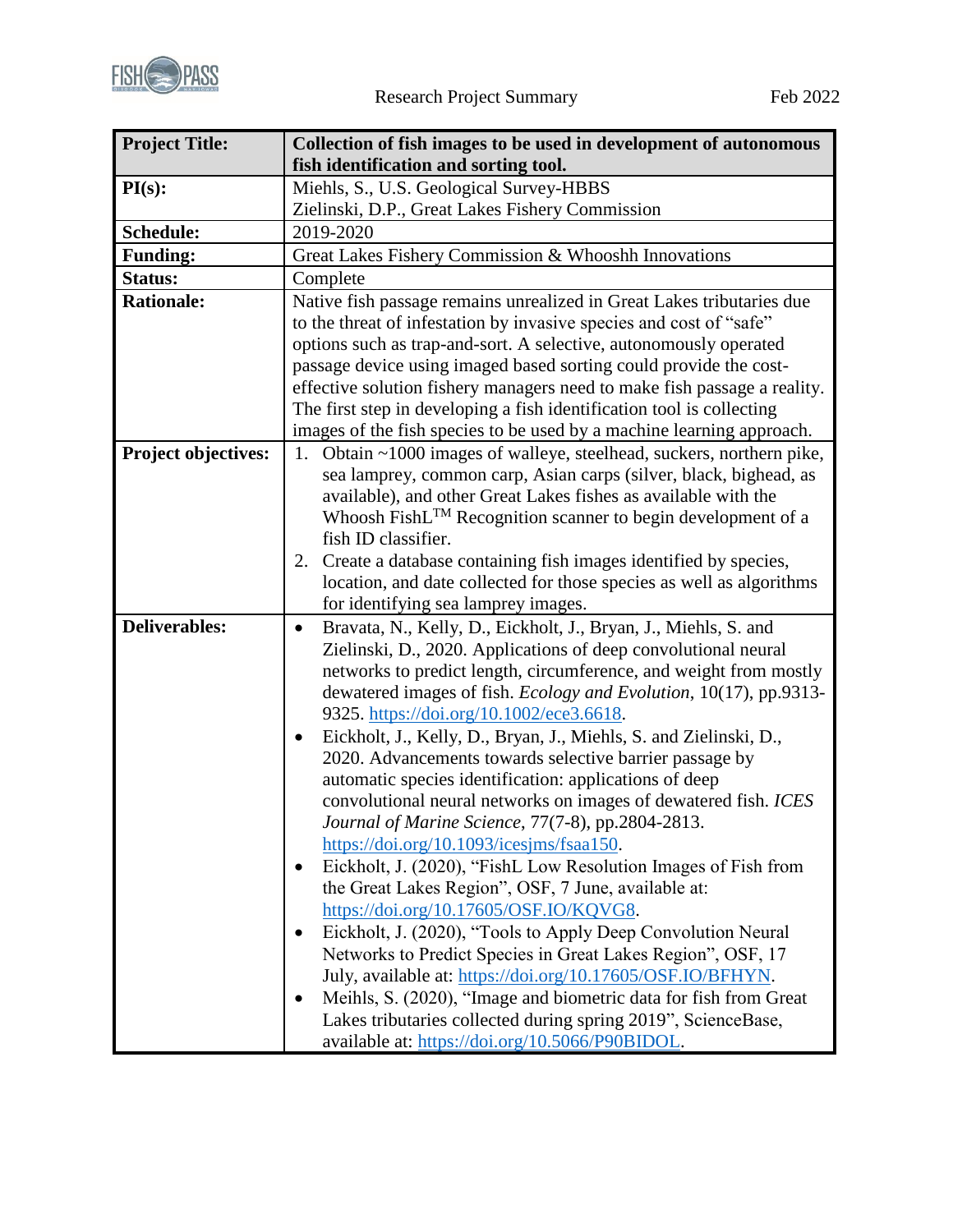

| <b>Project Title:</b>      | The consequences of connectivity                                                                                                                                                                                                                                                                                                                                                                                                                                                                                                                   |
|----------------------------|----------------------------------------------------------------------------------------------------------------------------------------------------------------------------------------------------------------------------------------------------------------------------------------------------------------------------------------------------------------------------------------------------------------------------------------------------------------------------------------------------------------------------------------------------|
| PI(s):                     | Robinson, K., Michigan State University                                                                                                                                                                                                                                                                                                                                                                                                                                                                                                            |
|                            | Flinn, S., Michigan State University                                                                                                                                                                                                                                                                                                                                                                                                                                                                                                               |
| <b>Schedule:</b>           | 2019-Present                                                                                                                                                                                                                                                                                                                                                                                                                                                                                                                                       |
| <b>Funding:</b>            | <b>Great Lakes Restoration Initiative</b>                                                                                                                                                                                                                                                                                                                                                                                                                                                                                                          |
| Status:                    | Ongoing                                                                                                                                                                                                                                                                                                                                                                                                                                                                                                                                            |
| <b>Rationale:</b>          | Understanding the extent to which connectivity can affect fishery<br>production and ecosystem function is important for fishery<br>management. Fishery managers also need to understand stakeholder<br>views to make viable management decisions about fish passage and<br>fishway operations.                                                                                                                                                                                                                                                     |
| <b>Project objectives:</b> | Modify and expand an existing operating model (Jones et al 2009)<br>1.<br>to evaluate the economic and ecological tradeoffs of various<br>connectivity scenarios including maintaining an existing barrier,<br>removing a barrier, and providing selective passage and<br>determining the optimal level of passage.<br>2. Use structured decision making to evaluate strategies and tactics<br>for addressing questions about connectivity in the Great Lakes<br>basin, using the Boardman (Ottaway) River, Traverse City, MI. as<br>a case study. |
| <b>Deliverables:</b>       | In preparation                                                                                                                                                                                                                                                                                                                                                                                                                                                                                                                                     |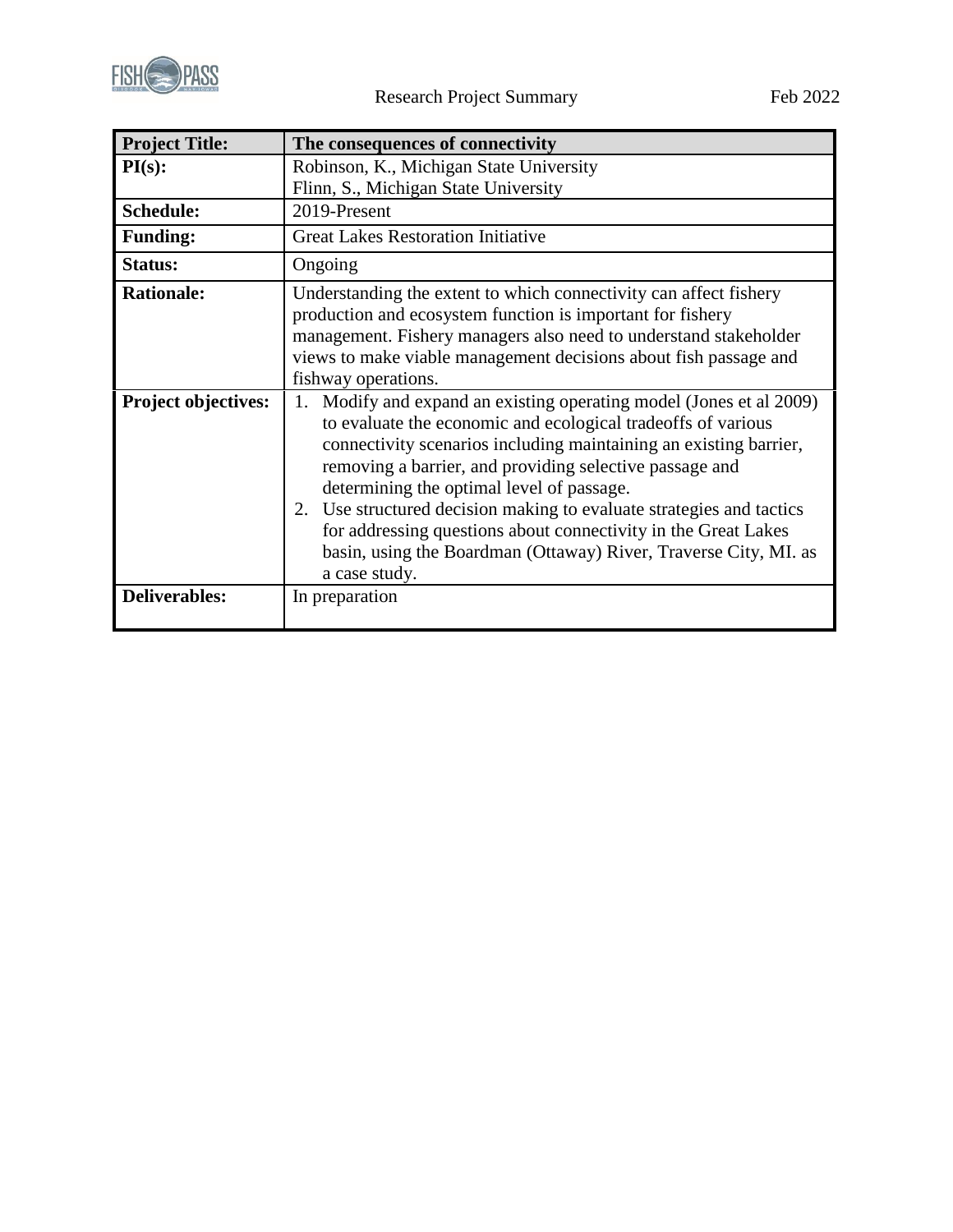

| <b>Project Title:</b>      | Space use of resident and migratory fishes in the lower Boardman<br>(Ottaway) River before installation of a selective fish passage<br>facility                                                                                                                                                                                                                                                  |
|----------------------------|--------------------------------------------------------------------------------------------------------------------------------------------------------------------------------------------------------------------------------------------------------------------------------------------------------------------------------------------------------------------------------------------------|
| PI(s):                     | Swanson, R.G., Great Lakes Fishery Commission                                                                                                                                                                                                                                                                                                                                                    |
|                            | Zielinski, D.P., Great Lakes Fishery Commission<br>Castro-Santos, T., U.S. Geological Survey-CAFRL                                                                                                                                                                                                                                                                                               |
| Schedule:                  | 2018-Present                                                                                                                                                                                                                                                                                                                                                                                     |
| <b>Funding:</b>            | Great Lakes Fishery Commission & Great Lakes Restoration Initiative                                                                                                                                                                                                                                                                                                                              |
| <b>Status:</b>             | Ongoing                                                                                                                                                                                                                                                                                                                                                                                          |
| <b>Rationale:</b>          | Little is known about the composition and movement of the fish<br>community in the lower Boardman (Ottaway) River with the exception<br>of Pacific salmons, which are not native to the Great Lakes. This<br>project gives FishPass researchers the first glimpse of how both native<br>and non-native fishes enter and/or reside in the river downstream of the<br>future FishPass site.        |
| <b>Project objectives:</b> | Establish a baseline understanding of fish movement in the<br>1.<br>Boardman River, especially below Union Street Dam.<br>Identify changes in movement in response to selective passage. A<br>2.<br>baseline fish movement monitoring program will eventually help<br>distinguish the relative effectiveness future selective fish passage<br>treatments and identify ways to increase efficacy. |
| <b>Deliverables:</b>       | Swanson, R.G., McCann, E.L., Johnson, N.S., and Zielinski, D.P,<br>$\bullet$<br>2021. Environmental factors influencing annual sucker<br>(Catostomus sp.) migration into a Great Lakes Tributary. Journal<br>of Great Lakes Research 47:1159-1170.<br>https://doi.org/10.1016/j.jglr.2021.04.003.                                                                                                |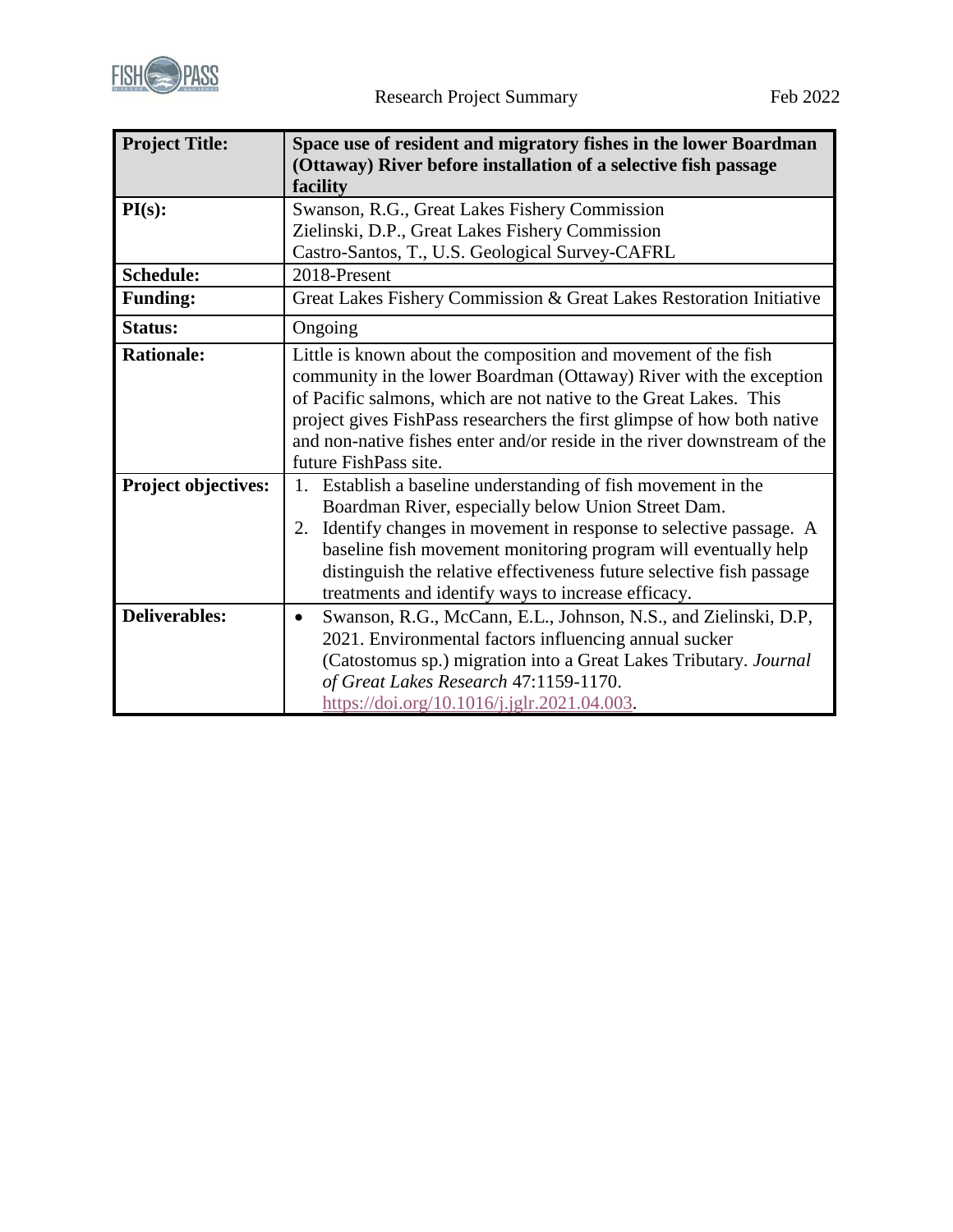

| <b>Project Title:</b>      | Determining connectivity between the Boardman (Ottaway) River,<br>Grand Traverse Bay, and Lake Michigan proper in support of<br><b>FishPass</b>                                                                                                                                                                                                                                                                                                                                         |
|----------------------------|-----------------------------------------------------------------------------------------------------------------------------------------------------------------------------------------------------------------------------------------------------------------------------------------------------------------------------------------------------------------------------------------------------------------------------------------------------------------------------------------|
| PI(s):                     | Swanson, R.G., Great Lakes Fishery Commission<br>Zielinski, D.P., Great Lakes Fishery Commission                                                                                                                                                                                                                                                                                                                                                                                        |
|                            | Muir, A.M., Great Lakes Fishery Commission                                                                                                                                                                                                                                                                                                                                                                                                                                              |
|                            | Hondorp, D., U.S. Geological Survey-GLSC                                                                                                                                                                                                                                                                                                                                                                                                                                                |
|                            | Fisk, A., University of Windsor                                                                                                                                                                                                                                                                                                                                                                                                                                                         |
| Schedule:                  | 2020-Present                                                                                                                                                                                                                                                                                                                                                                                                                                                                            |
| <b>Funding:</b>            | <b>Great Lakes Fishery Commission</b>                                                                                                                                                                                                                                                                                                                                                                                                                                                   |
| <b>Status:</b>             | Ongoing                                                                                                                                                                                                                                                                                                                                                                                                                                                                                 |
| <b>Rationale:</b>          | An improved understanding of tributary-bay-lake habitat coupling will<br>not only aid in predicting the consequences of selective fish passage on<br>the re-establishment of energy and nutrient pathways, but also provide<br>practical data including a baseline of current movement rates to<br>facilitate future assessment of restoration, and site-specific information<br>on river entry cues and timing that will facilitate sorting of desirable<br>and non-desirable species. |
| <b>Project objectives:</b> | Determine<br>the proportion of fish tagged (steelhead, small mouth bass, common<br>1.<br>white suckers, longnose suckers, lake trout) and released in the<br>Boardman (Ottaway) River that are subsequently detected<br>elsewhere in Grand Traverse Bay and the outer-bay/Lake<br>Michigan ecosystem;<br>the extent and timing of fish movement into and out of the<br>2.<br>Boardman (Ottaway) River; and<br>the ecosystem variables that cue the timing of river entry/exit.<br>3.    |
| <b>Deliverables:</b>       | In preparation                                                                                                                                                                                                                                                                                                                                                                                                                                                                          |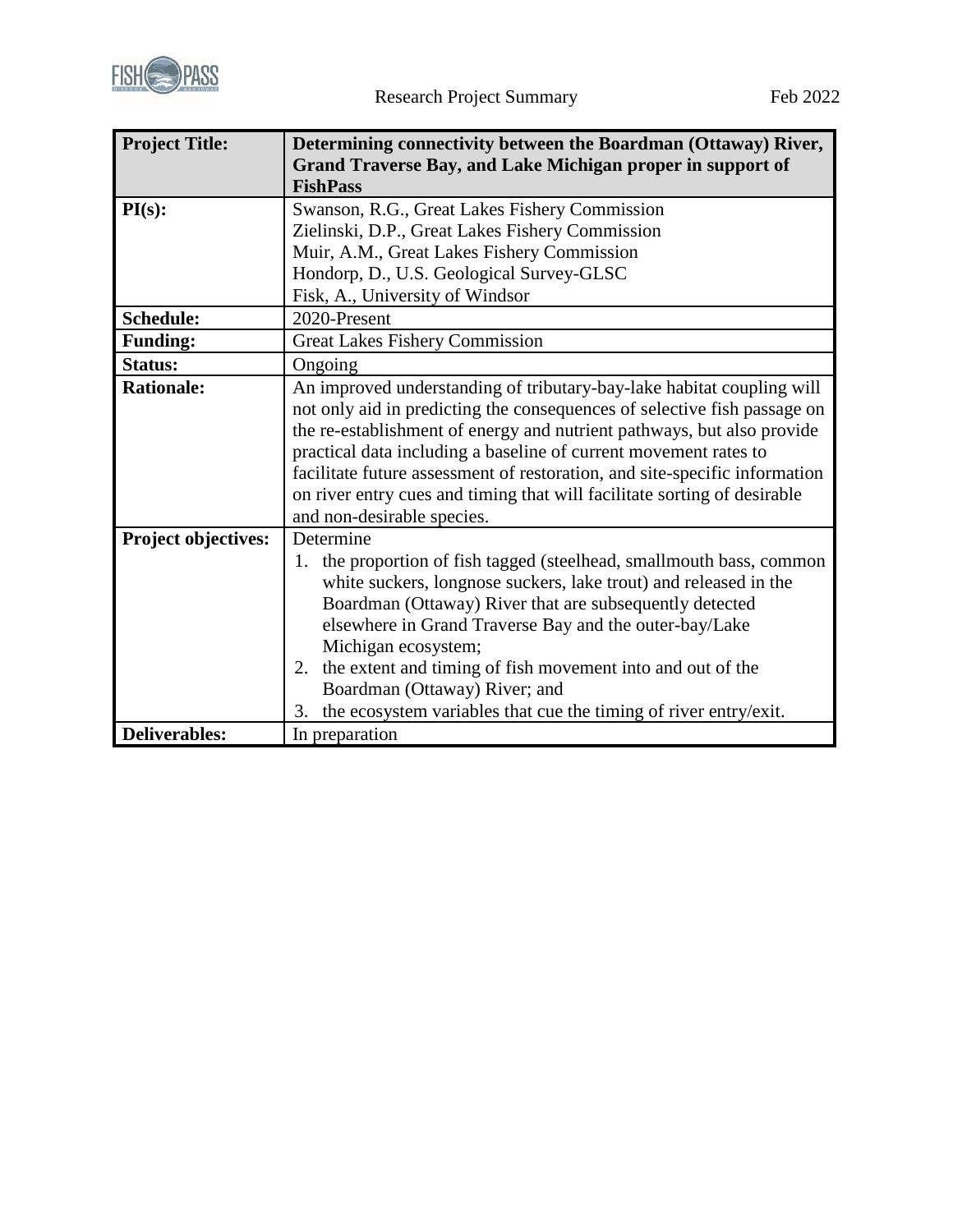

| <b>Project Title:</b>      | Characterization of fish guilds by attributes that can be sorted in a                                                                                                                                                                                                                                                                                                                                                                 |
|----------------------------|---------------------------------------------------------------------------------------------------------------------------------------------------------------------------------------------------------------------------------------------------------------------------------------------------------------------------------------------------------------------------------------------------------------------------------------|
|                            | selective fish passage system                                                                                                                                                                                                                                                                                                                                                                                                         |
| PI(s):                     | Benoit, D., University of Toronto                                                                                                                                                                                                                                                                                                                                                                                                     |
|                            | Jackson, D., University of Toronto                                                                                                                                                                                                                                                                                                                                                                                                    |
|                            | Zielinski, D., Great Lakes Fishery Commission                                                                                                                                                                                                                                                                                                                                                                                         |
|                            | Swanson, R., Great Lakes Fishery Commission                                                                                                                                                                                                                                                                                                                                                                                           |
|                            | Muir, A., Great Lakes Fishery Commission                                                                                                                                                                                                                                                                                                                                                                                              |
| Schedule:                  | 2021-Present                                                                                                                                                                                                                                                                                                                                                                                                                          |
| <b>Funding:</b>            | <b>Great Lakes Fishery Commission</b>                                                                                                                                                                                                                                                                                                                                                                                                 |
| Status:                    | Ongoing                                                                                                                                                                                                                                                                                                                                                                                                                               |
| <b>Rationale:</b>          | Developing selective passage solutions for a mixed assemblage of fish<br>requires an approach that accounts for variability within the<br>assemblage by grouping species into guilds on the basis of their<br>sortable attributes. Passage and blockage scenarios can then be<br>formulated on the basis of differences and commonalities among<br>guilds as opposed to the less efficient prospect of sorting individual<br>species. |
| <b>Project objectives:</b> | 1. Identify key phenological, morphological, behavioral, and<br>physiological attributes of Great Lakes fishes that can be used to<br>sort a mixed assemblage of migratory fishes.<br>Determine if species can be grouped into sortable guilds on the<br>2.<br>basis of their attributes.                                                                                                                                             |
| Deliverables:              | In preparation                                                                                                                                                                                                                                                                                                                                                                                                                        |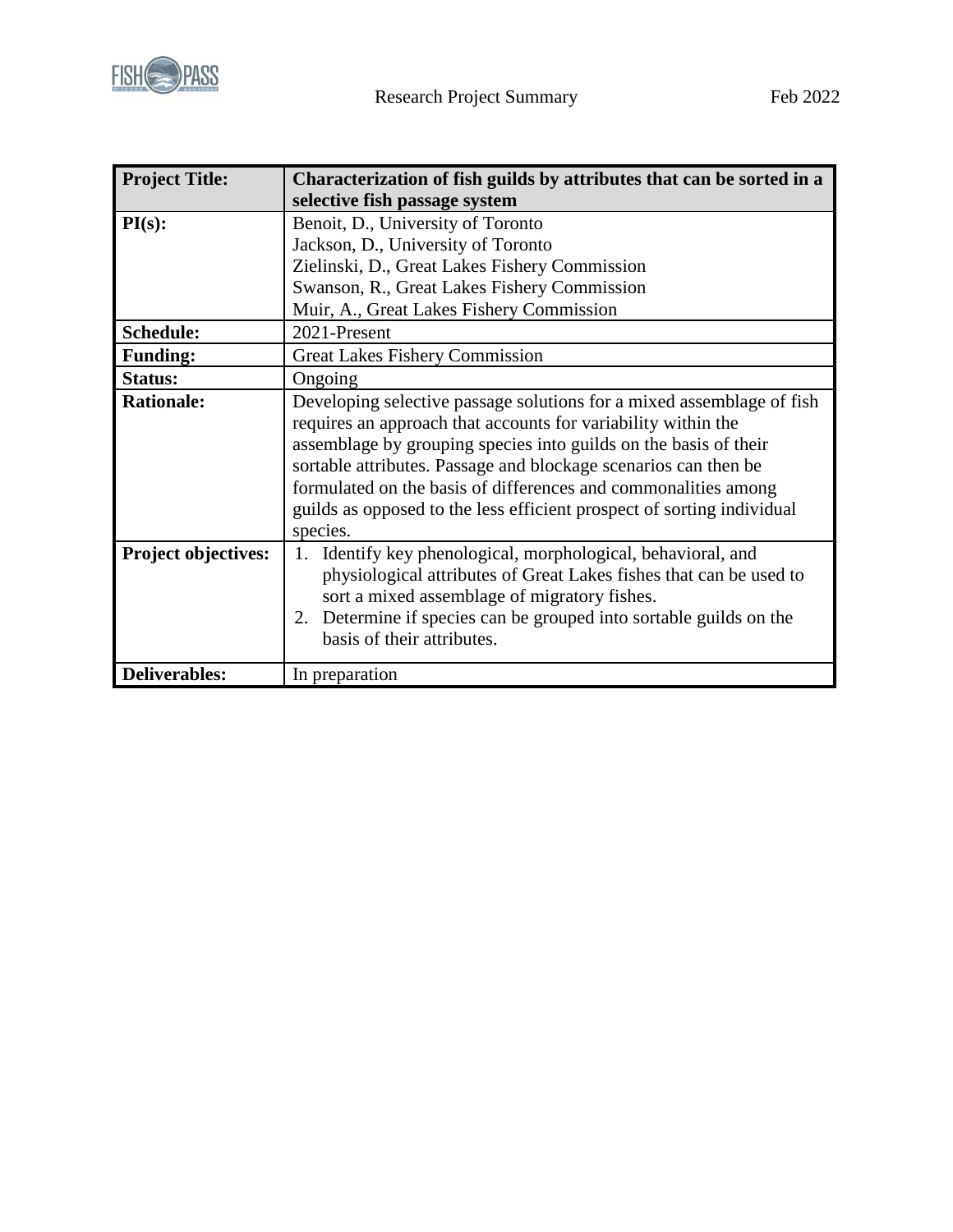

| <b>Project Title:</b> | Boardman (Ottaway) River energy and nutrient dynamics (END              |
|-----------------------|-------------------------------------------------------------------------|
|                       | project)                                                                |
| PI(s):                | Jacobs, G. Cornell University                                           |
|                       | McIntyre, P., Cornell University                                        |
|                       | Fisk, A., University of Windsor                                         |
|                       | Zielinski, D., Great Lakes Fishery Commission                           |
|                       | Swanson, R., Great Lakes Fishery Commission                             |
|                       | Muir, A., Great Lakes Fishery Commission                                |
| Schedule:             | 2021-Present                                                            |
| <b>Funding:</b>       | Great Lakes Restoration Initiative & Great Lakes Fishery Commission     |
| Status:               | Ongoing                                                                 |
| <b>Rationale:</b>     | If energy and nutrients limit fish productivity in the upper Boardman   |
|                       | (Ottaway) River, passing migratory fishes, upstream of the lowermost    |
|                       | barrier (Union Street Dam & future site of FishPass) for the first time |
|                       | in a century, may enhance primary, secondary, and ultimately fishery    |
|                       | production in the river. Understanding energy and nutrient connectivity |
|                       | between the river, bay, and Lake Michigan proper and how it             |
|                       | influences fishery production will be critical to measuring the success |
|                       | of FishPass and ultimately establishing passage objectives that align   |
|                       | with management objectives.                                             |
| Project objectives:   | Determine if                                                            |
|                       | 1. nutrients limit fish productivity in the upper Boardman River;       |
|                       | enhanced connectivity between the Boardman River, Grand<br>2.           |
|                       | Traverse Bay, and Lake Michigan will reestablish energy and             |
|                       | nutrient transfer enhancing energy and nutrient availability; and       |
|                       | 3. passage of fishes (particularly longnose and white sucker) above     |
|                       | FishPass will provide bio-available lake-derived energy and             |
|                       | nutrient subsidies that will increase primary productivity along an     |
|                       | upstream longitudinal gradient resulting in enhanced upstream           |
|                       | fishery production (particularly for brown and brook trout) and         |
|                       | downstream fishery production resulting from larval transport out       |
|                       | of the system.                                                          |
| <b>Deliverables:</b>  | In preparation                                                          |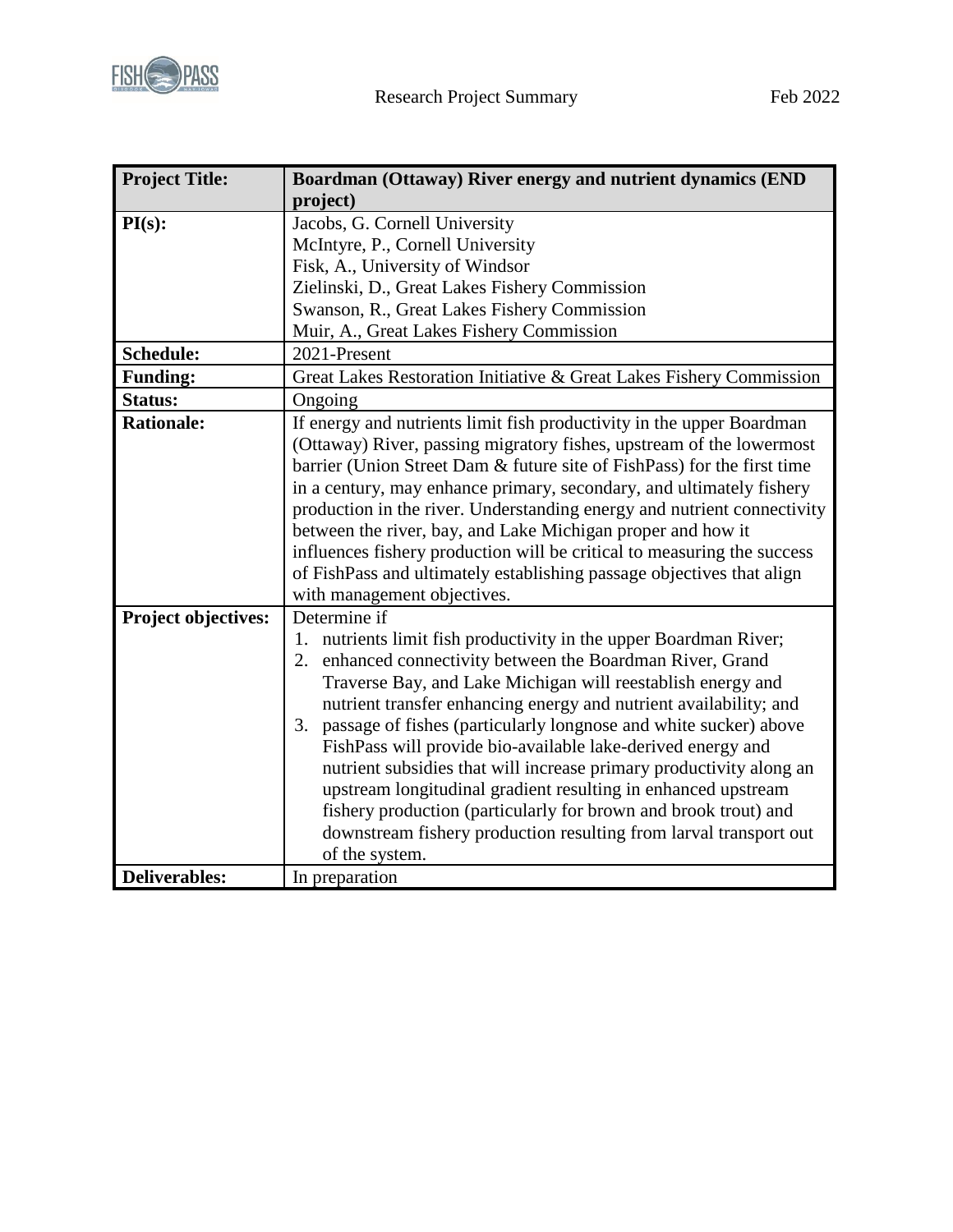

| <b>Project Title:</b>      | Test of a screw-style fish lift for introducing migratory fish into a       |
|----------------------------|-----------------------------------------------------------------------------|
|                            | selective fish passage device                                               |
| PI(s):                     | Miehls, S., U.S. Geological Survey-HBBS                                     |
|                            | Zielinski, D.P., Great Lakes Fishery Commission                             |
|                            | Lewandoski, S., U.S. Fish and Wildlife Service                              |
| <b>Schedule:</b>           | 2019-present                                                                |
| <b>Funding:</b>            | U.S. Geological Survey & U.S. Fish and Wildlife Service                     |
| <b>Status:</b>             | Ongoing                                                                     |
| <b>Rationale:</b>          | Fish passage technologies that selectively pass desirable species while     |
|                            | blocking undesirable species are needed. Image based sorting tools like     |
|                            | the Whoosh FishL™ Recognition scanner combined with newly                   |
|                            | developed computer learning algorithms could be used to identify and        |
|                            | potentially isolate sea lamprey from an assortment of Great Lakes           |
|                            | fishes. While early results are promising, fish must be lifted out of the   |
|                            | water and directed through the image scanner. The Archimedes screw,         |
|                            | a device originating from 234 BC, offers the potential to continuously      |
|                            | lift fish and water across the small vertical differential required to pass |
|                            | fish through the scanner.                                                   |
| <b>Project objectives:</b> | Test the efficacy of a field scale prototype Archimedes screw to<br>1.      |
|                            | autonomously capture and lift fish out of a sea lamprey trap                |
|                            | enclosure.                                                                  |
| <b>Deliverables:</b>       | In preparation                                                              |
|                            |                                                                             |